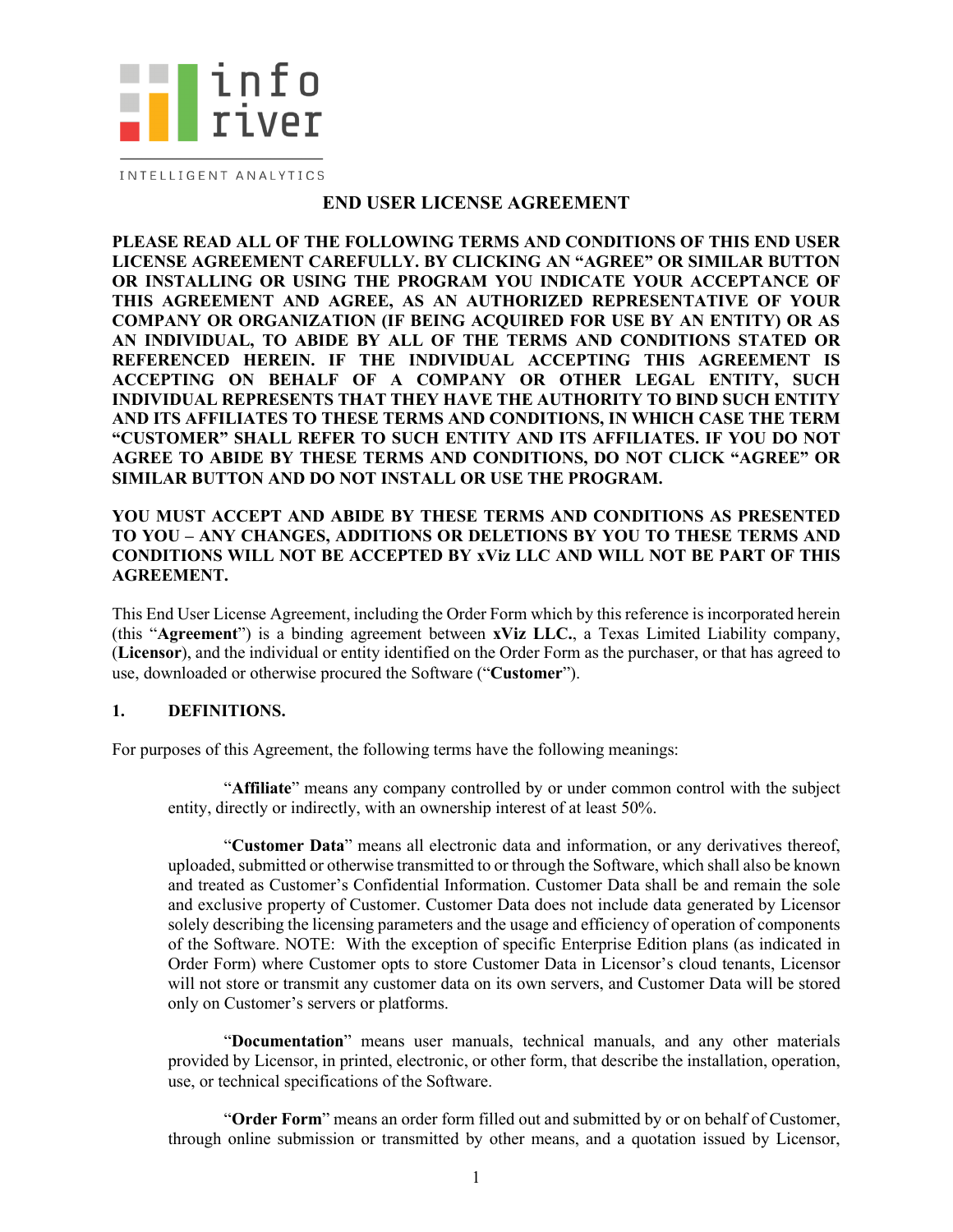signed by or on behalf of Customer, and returned by Licensor, accepted by Licensor, for Customer's purchase of the license for the Software granted under this Agreement.

"**Software**" means the Inforiver software program for which Customer has downloaded or otherwise procured, or, if purchasing a license, as expressly set forth in the Order Form, and additionally includes all modifications, enhancements, documentation, and license keys specific to the abovementioned software program.

"**Term**" has the meaning set forth in Section [9.1.](#page-4-0)

"**Third Party**" means any Person other than Customer or Licensor.

### <span id="page-1-2"></span>**2. LICENSE GRANT AND SCOPE.**

- 2.1 **Grant**. Subject to the terms set forth in this Agreement, and payment of fees as set forth in Section [3.1,](#page-2-0) Licensor grants Customer a non-exclusive, non-transferable, nonsublicensable, limited license during the Term to use the Software and Documentation only in Customer's internal business operations. Unless otherwise specified on the Order Form, this license is limited to the number of Creators/Editors and Viewers specified on the Order Form, for use only on a single tenant of the platform on which the software is deployed (*i.e.*, Microsoft Power BI) ("**Instance**").
- <span id="page-1-1"></span>2.2 **Public Display Rights**. Notwithstanding the restrictions on publication in Section [2.3\(d\),](#page-1-0)  and upon full payment of a public display fee as set forth on the Order Form, Customer may display the Software for public, view-only use during the Term.
- 2.3 **Use Restrictions.** Customer shall not, and shall require its Affiliates not to, directly or indirectly:
	- (a) modify, translate, adapt, or otherwise create derivative works or improvements, whether or not patentable, of the Software or Documentation or any part thereof;
	- (b) reverse engineer, disassemble, decompile, decode, or otherwise attempt to derive or gain access to the source code of the Software or any part thereof;
	- (c) remove, delete, alter, or obscure any trademarks or any copyright, trademark, patent, or other intellectual property or proprietary rights notices provided on or with the Software or Documentation, including any copy thereof;
	- (d) rent, lease, lend, sell, sublicense, assign, distribute, publish (except as provided for in Section [2.2\)](#page-1-1), transfer, embed or bundle the Software into or with Customer's products or services, or otherwise make available the Software, or any features or functionality of the Software, to any Third Party for any reason; or
	- (e) use the Software or Documentation for purposes of competitive analysis of the Software, the development of a competing software product or service, or any other purpose that is to the Licensor's commercial disadvantage.
- <span id="page-1-0"></span>2.4 **Affiliates.** Subject to the grant in Section [2.1,](#page-1-2) including the number of authorized Creators/ Editors and Viewers and restricted to the same single tenant, Customer may allow its Affiliates to use the Software under Customer's Order Form, provided Customer is responsible for its Affiliates' compliance with the terms of this Agreement.
- 2.5 **Trial or Beta Version.** If Customer has registered for a trial use of the Software, or if Customer is granted access to a beta version, Customer may access the Software for the Licensor approved time period (unless extended by Licensor in writing), solely for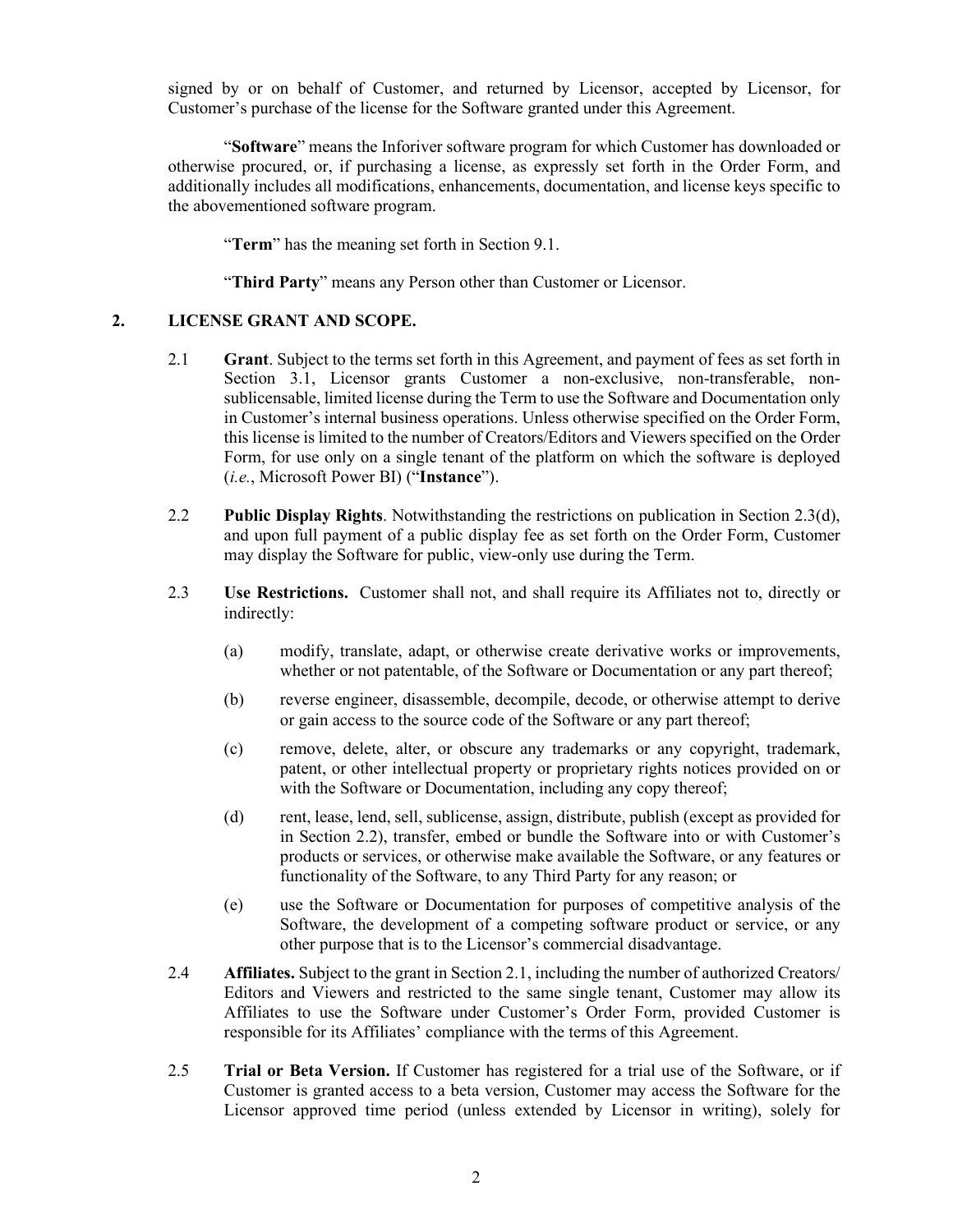evaluation purposes. The Software is provided 'AS IS,' with no warranty or Support provided during this time period.

- 2.6 **Free Version.** If Customer has registered for a no-charge use of the Software or downloads the no-charge version through a Third Party Service (as defined below), Customer may access the Software until it is cancelled by Licensor upon notice via email, or by the Customer. The Software is provided 'AS IS,' with no warranty or Support provided during the no-charge period.
- 2.7 **Third Party Service.** The use of the Software requires that Customer has a fully functioning, fully supported, properly licensed copy of third-party software, as further outlined in [https://inforiver.com/agreement/supported-software,](https://inforiver.com/agreement/supported-software) which Customer must purchase separately (**Third Party Service**). Customer understands that the Software is add-on software developed using the Third Party Service's Software Development Kit (SDK), and follows the Third Party Service protocols [\(https://docs.microsoft.com/en](https://docs.microsoft.com/en-us/power-bi/developer/visuals/power-bi-custom-visuals)[us/power-bi/developer/visuals/power-bi-custom-visuals\)](https://docs.microsoft.com/en-us/power-bi/developer/visuals/power-bi-custom-visuals).

### <span id="page-2-0"></span>**3. PAYMENT.**

- 3.1 **Payment**. All License fees are payable in advance in the manner set forth in the Order Form and are non-refundable.
- 3.2 **Automatic Renewal Payments**. Unless otherwise specified in the Order Form, and explicitly agreed to in writing by Licensor, Customer is required to specify in the Order Form payment terms to effectuate the automatic renewal of the Term as set forth in Section [9.2.](#page-4-1) Licensor may process such Automatic Renewal Payments up to thirty (30) days in advance of the renewal date. If any such Automatic Renewal Payment is unsuccessful, for any reason, Customer shall have thirty (30) days after notice from Licensor to pay the required renewal fee. Failure to pay the renewal fee may result in automatic termination of this License.
- 3.3 **Taxes**. The fees herein are exclusive of sales, use, withholding, VAT and other similar taxes, and Customer is responsible for payment of such taxes at the rate and in the manner for the time being prescribed by law. If Licensor has the legal obligation to pay or collect taxes for which Customer is responsible under this section, Licensor will invoice Customer and Customer will pay that amount unless Customer provides Licensor with a valid tax exemption certificate authorized by the appropriate taxing authority.
- 3.4 **Excess Use or Nonpayment.** Excess Use of the Software by Customer may accrue interest at the lower rate of 1.5% per month or the maximum rate permitted by law. In addition, if Excess Use continues for more than 30 days, Licensor may suspend Support and/or revoke the license to the Software until the amount is paid in full.

### <span id="page-2-1"></span>**4. AUDIT RIGHTS**

Licensor may audit Customer's usage of the Software in order to verify that Customer is in compliance with the terms of this Agreement, and Customer agrees to cooperate with such audit. Customer agrees to immediately pay any fees applicable to Customer's use of the Software in excess of the number of licenses purchased under the Order Form (**Excess Use**), beginning from the date of initial license or subscription purchase. In the event of Excess Use, Customer is responsible for any Licensor costs and expenses associated with the audit.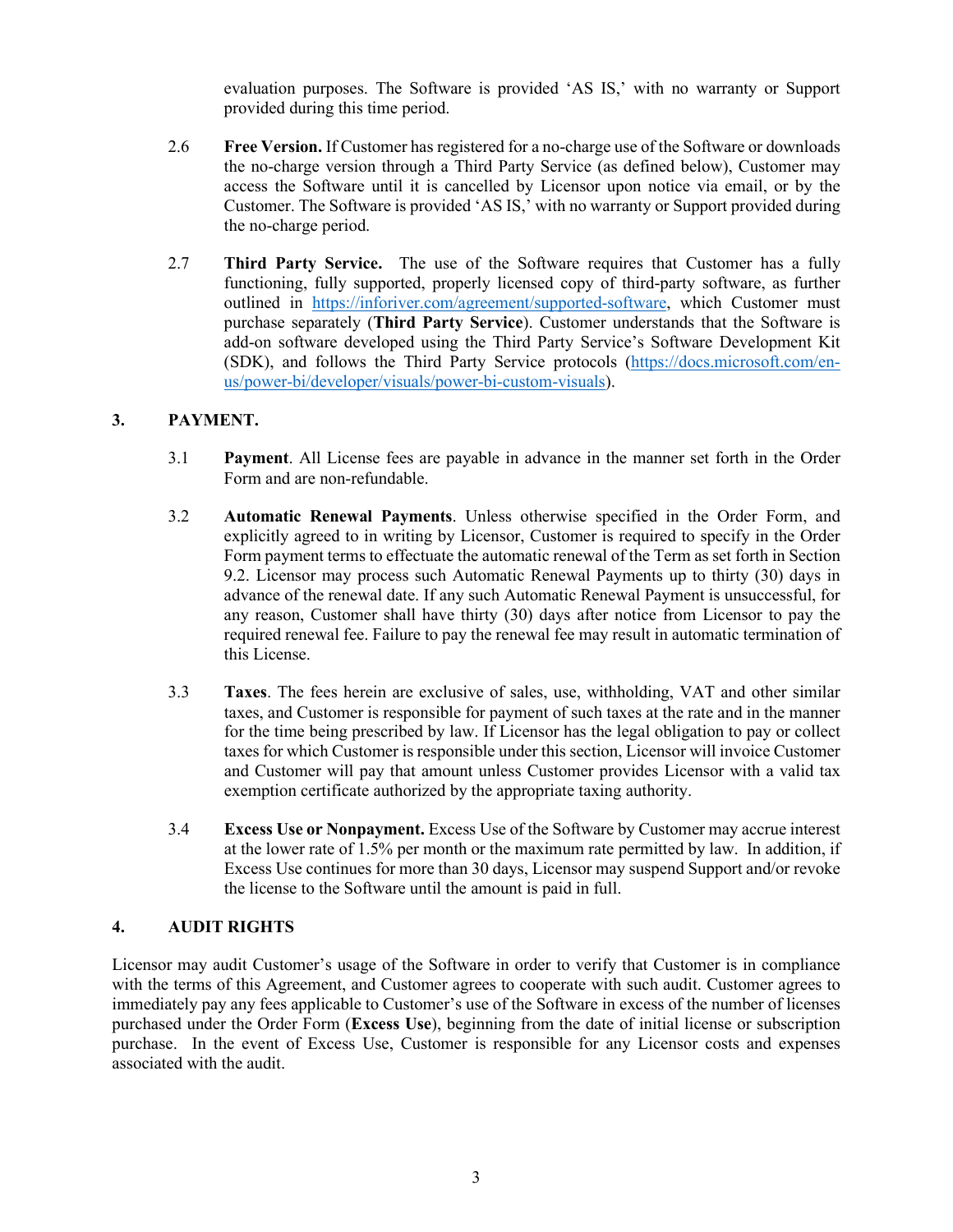## <span id="page-3-0"></span>**5. COLLECTION AND USE OF INFORMATION.**

- 5.1 **Collection.** Customer acknowledges that Licensor may, directly or indirectly through the services of its Affiliates and/or Third Parties, collect and store information regarding use of the Software and about equipment on which the Software is installed or through which it otherwise is accessed and used.
- 5.2 **Use.** Customer agrees that Licensor may use such information for any purpose related to any use of the Software by Customer or on Customer's equipment, including but not limited to improving the performance of the Software or developing updates, and verifying Customer's compliance with the terms of this Agreement including license audit purposes as outlined in Section [4](#page-2-1) and enforcing the Licensor's rights, including all Intellectual Property Rights in and to the Software.
- 5.3 **Customer Data**. Licensor's rights to collection and use of information under this Section shall not include any Customer Data, with the exception of specific Enterprise Edition plans (as indicated in Order Form) where Customer opts to store Customer Data in Licensor's cloud tenants.

# **6. MUTUAL CONFIDENTIALITY.**

- 6.1 **Definition of Confidential Information.** Confidential Information *means* all non-public information disclosed by a party (**Discloser**) to the other party (**Recipient**), whether orally, visually, or in writing, that is designated as confidential or that reasonably should be understood to be confidential given the nature of the information and the circumstances of disclosure (**Confidential Information**). Licensor's Confidential Information includes, without limitation, the Software, its user interface design and layout, and information on pricing, bugs & product performance.
- 6.2 **Protection of Confidential Information.** The Recipient must use the same degree of care that it uses to protect the confidentiality of its own confidential information (but in no event less than reasonable care), and it may not disclose or use any Confidential Information of the Discloser for any purpose outside the scope of this Agreement. The Recipient must make commercially reasonable efforts to limit access to Confidential Information of Discloser to those of its employees and contractors who need such access for purposes consistent with this Agreement and who have signed confidentiality agreements with Recipient no less restrictive than the confidentiality terms of this Agreement.
- 6.3 **Exclusions.** Confidential Information *excludes* information that: (i) is or becomes generally known to the public without breach of any obligation owed to Discloser; (ii) was known to the Recipient prior to its disclosure by the Discloser without breach of any obligation owed to the Discloser; (iii) is received from a third party without breach of any obligation owed to Discloser; or (iv) was independently developed by the Recipient without use or access to the Confidential Information. The Recipient may disclose Confidential Information to the extent required by law or court order, but will provide Discloser with advance notice to seek a protective order.

# **7. INTELLECTUAL PROPERTY.**

**Reservation of Rights.** The Software, workflow processes, user interface, designs, technical documentation, and other technologies provided by Licensor as part of the Software are the proprietary property of Licensor and its licensors, and all right, title, and interest in and to such items, including all associated intellectual property rights, remain only with Licensor and its licensors. The Software is protected by applicable copyright and other intellectual property laws.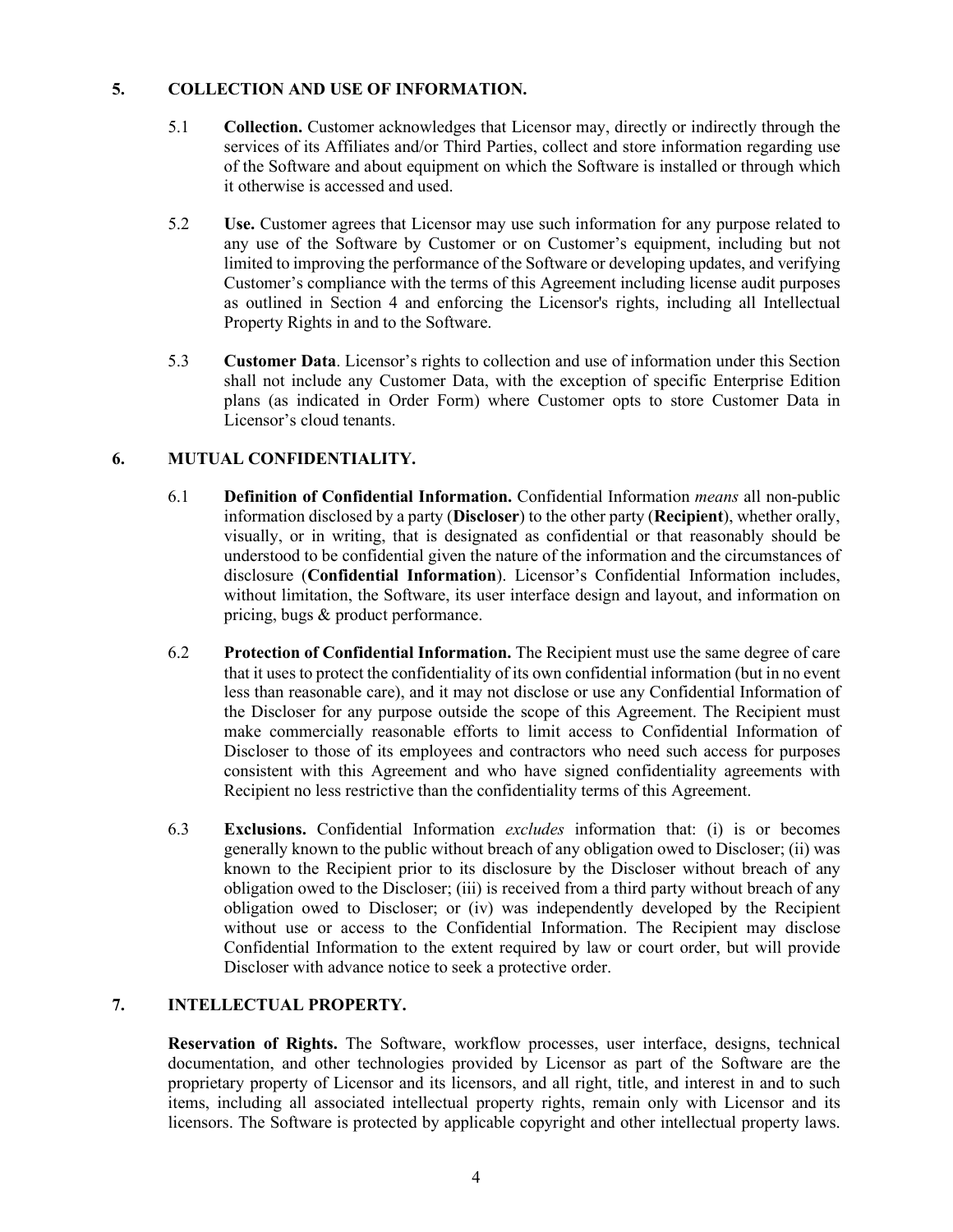Customer may not remove any product identification, copyright, trademark, or other notice from the Software. Licensor reserves all rights unless expressly granted in this Agreement.

## **8. MAINTENANCE AND SUPPORT.**

- 8.1 **Included Support.** Subject to Section [8.3,](#page-4-2) the License granted in this Agreement entitles Customer to Licensor's basic technical support and maintenance services (**Support**). Support is provided under the Support policies then in effect. Licensor may change its Support terms, but Support will not materially degrade during any Term. More details on Support are located at [https://inforiver.com/support/.](https://inforiver.com/support/)
- 8.2 **Support Restrictions**. Licensor's Support shall be limited to operation and function of the Software and shall not include the operation, function or other issue solely related to any Third Party Service upon which the Software operates as an extension or component.
- <span id="page-4-2"></span>8.3 **Excess Support**. In its sole discretion, Licensor may suspend Support under this Section for any Customer incurring more than ten (10) hours of Support services within any thirtyday (30) period during the Term. The duration of such suspension of Support will be for a period of at least thirty (30) days and up to the duration of the Term, at the sole discretion of Licensor.
- 8.4 **Support for Prior Versions**. Licensor's commitment to provide Support herein shall extend only to the current version of the Software, with Support provided for the immediate prior version of the Software for a period of twelve (12) months after release of the current Software version.
- 8.5 **Outsourcing of Support**. Licensor may contract with an Affiliate or a Third-Party to provide Support services to Customer. Licensor shall ensure that such Affiliate or Third Party agrees to be bound by the Confidentiality terms of Section [6](#page-3-0) of this Agreement.
- 8.6 **Free and Trial Versions**. This section of the Agreement is not applicable to any Free or Trial version of the Software, for which Customer is not entitled to any Support services.

### <span id="page-4-0"></span>**9. TERM AND TERMINATION.**

- 9.1 **Term.** This Term of this Agreement shall be as specified in the accompanying Order Form.
- <span id="page-4-1"></span>9.2 **Automatic Renewal.** Unless otherwise stated in an Order Form, (i) orders and all subscriptions under them will automatically renew for additional one-year periods unless a party notifies the other of non-renewal thirty (30) or more days before the renewal date, and (ii) all terms on an automatically renewing order will remain unchanged from the prior term except for any pricing increase of which Licensor has notified Customer sixty (60) or more days before the renewal date.
- 9.3 **Mutual Termination for Material Breach.** If either party is in material breach of this Agreement, the other party may terminate this Agreement at the end of a written 30-day notice/cure period, if the breach has not been cured.
- 9.4 **Return Licensor Property Upon Termination.** Upon termination of this Agreement or a license for any reason, Customer must discontinue using the Software, de-install, and destroy the Software and all copies within 5 days. Upon Licensor's request, Customer will confirm in writing its compliance with this destruction or return requirement.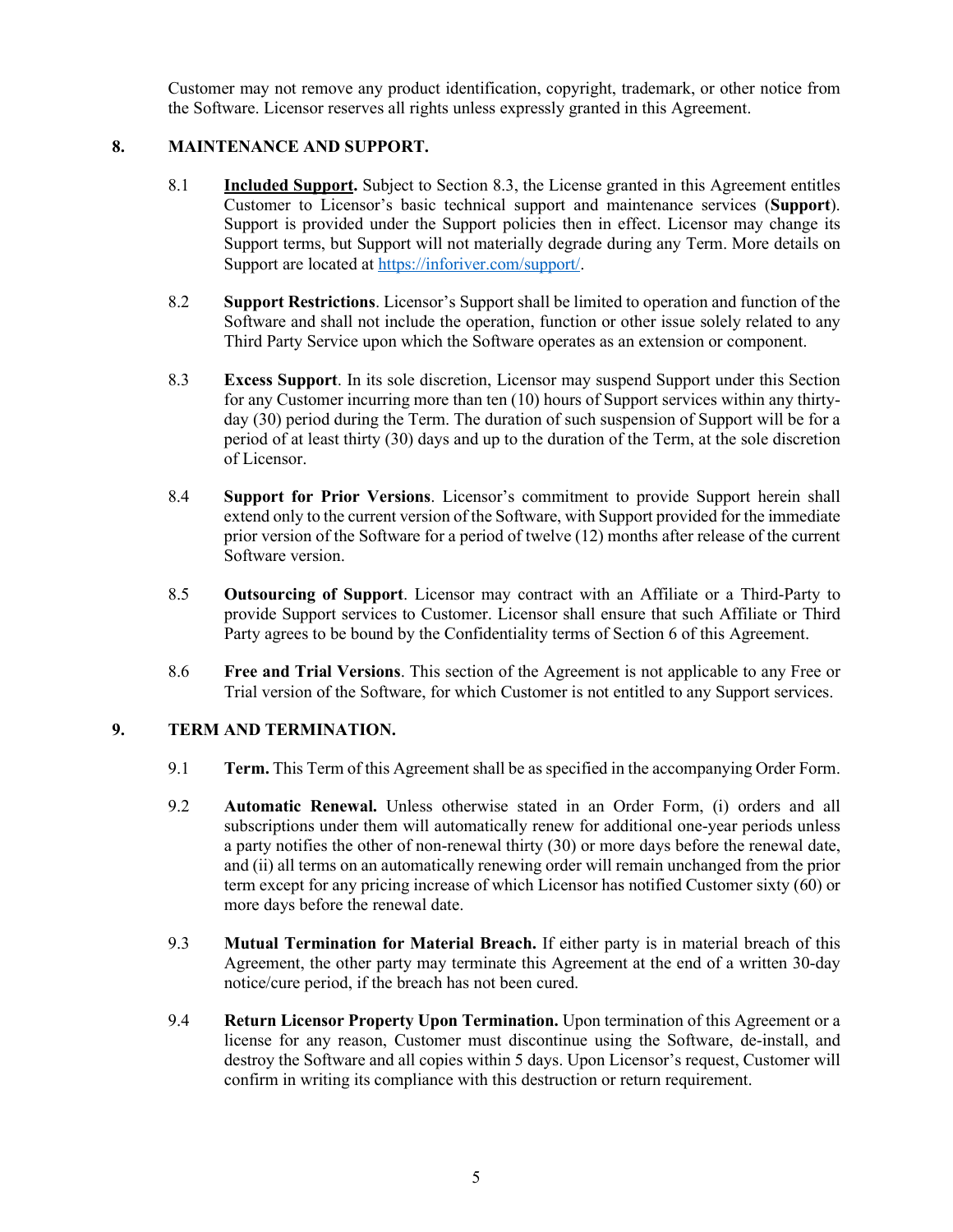## **10. WARRANTY DISCLAIMER.**

LICENSOR DISCLAIMS ALL OTHER WARRANTIES, INCLUDING, WITHOUT LIMITATION, THE IMPLIED WARRANTIES OF MERCHANTABILITY, NON-INFRINGEMENT, AND FITNESS FOR A PARTICULAR PURPOSE. CUSTOMER UNDERSTANDS THAT THE SOFTWARE MAY NOT BE ERROR FREE, AND USE MAY BE INTERRUPTED. CUSTOMER UNDERSTANDS AND AGREES THAT (I) THE SOFTWARE MAY NOT OPERATE PROPERLY IN THE EVENT THAT THERE IS ANY ISSUE WITH THE THIRD PARTY SERVICE, INCLUDING BUT NOT LIMITED TO LACK OF SUPPORT BY THE THIRD PARTY OF THE THIRD PARTY SERVICE, AND THAT (II) LICENSOR IS NOT RESPONSIBLE OR LIABLE FOR ANY THIRD PARTY SERVICE ISSUE.

## **11. LIABILITY LIMIT.**

- 11.1 TO THE MAXIMUM EXTENT PERMITTED BY APPLICABLE LAW, LICENSOR IS NOT LIABLE TO CUSTOMER, EVEN IF LICENSOR HAS BEEN ADVISED OF THE POSSIBILITY OF SUCH DAMAGES, FOR (A) THE VALUE OF CUSTOMER DATA; (B) DESTRUCTION, DELETION, THEFT, UNAUTHORIZED MODIFICATION, OR LOSS OF, OR FAILURE TO STORE ANY, CUSTOMER DATA; (C) DAMAGES FROM ANY SECURITY INCIDENT, BREACH OR ANY OTHER EVENT, OR FROM ANY VIRUSES, BUGS, MALICIOUS SOFTWARE OR HARMFUL COMPONENTS, AFFECTING CUSTOMER DATA; (D) LOSS OF PROFITS, REVENUES, CUSTOMERS, OPPORTUNITIES, OR GOODWILL; OR (E) UNAVAILABILITY OF THE SOFTWARE. CUSTOMER IS SOLELY RESPONSIBLE FOR SECURING AND BACKING UP THE SOFTWARE AND CUSTOMER DATA. NEITHER LICENSOR NOR ITS SUPPLIERS WARRANTS THAT THE OPERATION OF THE SOFTWARE WILL BE ERROR-FREE OR UNINTERRUPTED OR IS NOT VULNERABLE TO SECURITY INCIDENT, BREACH OR ANY OTHER EVENT OR THE LOSS OF, ALTERATION OF, OR IMPROPER ACCESS TO, CUSTOMER DATA.
- 11.2 EXCLUSION OF INDIRECT DAMAGES. TO THE MAXIMUM EXTENT ALLOWED BY LAW, LICENSOR IS NOT LIABLE FOR ANY INDIRECT, SPECIAL, INCIDENTAL, OR CONSEQUENTIAL DAMAGES ARISING OUT OF OR RELATED TO THIS AGREEMENT (INCLUDING, WITHOUT LIMITATION, COSTS OF DELAY; LOSS OF OR UNAUTHORIZED ACCESS TO DATA OR INFORMATION; AND LOST PROFITS, REVENUE, OR ANTICIPATED COST SAVINGS), EVEN IF IT KNOWS OF THE POSSIBILITY OR FORESEEABILITY OF SUCH DAMAGE OR LOSS.
- 11.3 TOTAL LIMIT ON LIABILITY. TO THE MAXIMUM EXTENT ALLOWED BY LAW, EXCEPT FOR LICENSOR'S INDEMNITY OBLIGATIONS, LICENSOR'S TOTAL LIABILITY ARISING OUT OF OR RELATED TO THIS AGREEMENT (WHETHER IN CONTRACT, TORT, OR OTHERWISE) DOES NOT EXCEED THE GREATER OF THE AMOUNT PAID OR PAYABLE BY CUSTOMER UNDER THIS AGREEMENT WITHIN THE 12-MONTH PERIOD PRIOR TO THE EVENT THAT GAVE RISE TO THE LIABILITY.

### **12. DEFENSE OF THIRD-PARTY CLAIMS.**

Licensor will defend or settle any third-party claim against Customer to the extent that such claim alleges that the Software violates a copyright, patent, trademark, or other intellectual property right, if Customer promptly notifies Licensor of the claim in writing, cooperates with Licensor in the defense, and allows Licensor to solely control the defense or settlement of the claim. *Costs.* Licensor will pay infringement claim defense costs it incurs in defending Customer, Licensor-negotiated settlement amounts, and courtawarded damages. *Process.* If such a claim appears likely, then Licensor may modify the Software, procure the necessary rights, or replace it with the functional equivalent. If Licensor determines that none of these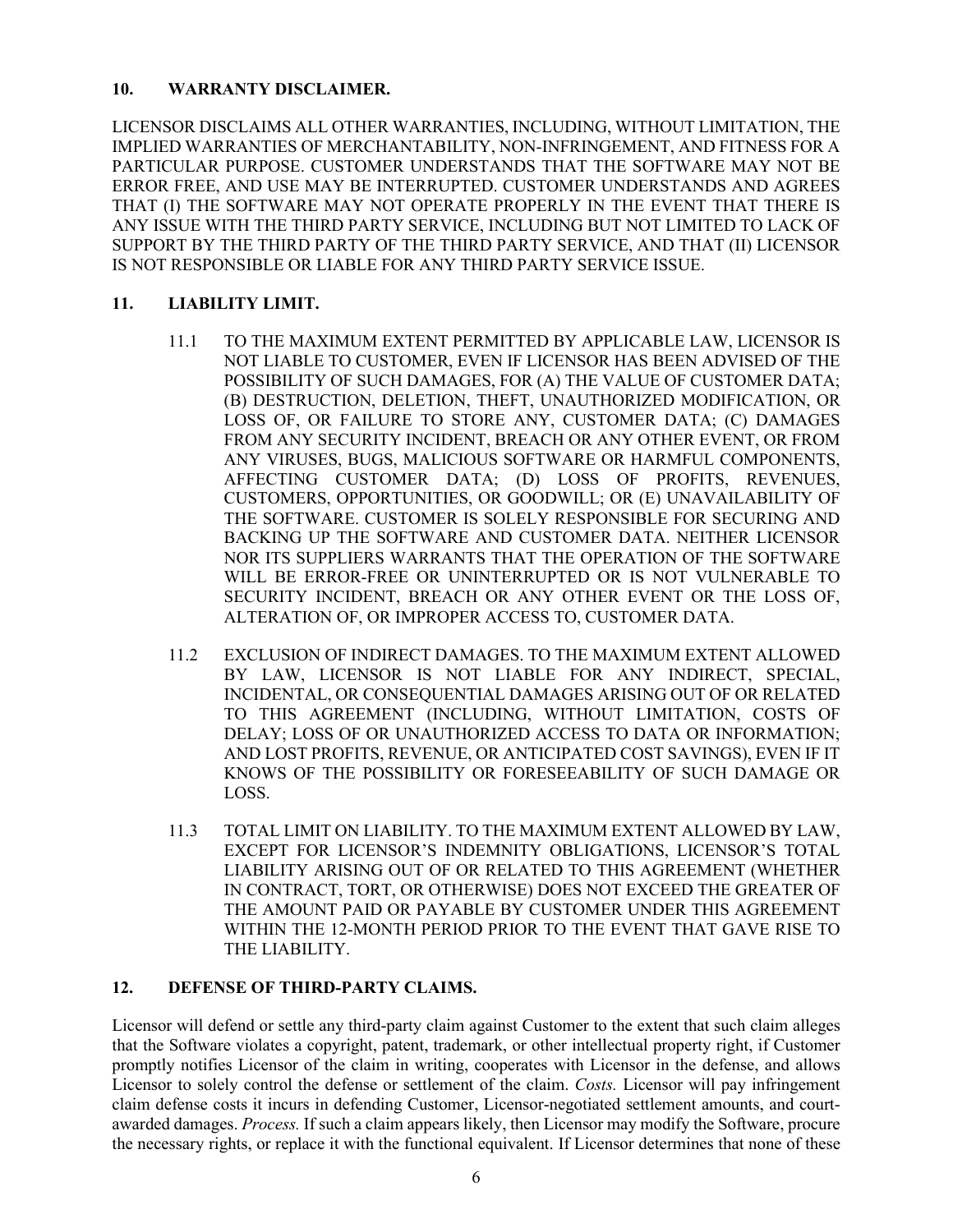are reasonably available, then Licensor may terminate the Software and refund any prepaid and unused term license fees. *Exclusions.* Licensor has no obligation for any claim arising from: Licensor's compliance with Customer's specifications; a combination of the Software with other technology or aspects where the infringement would not occur but for the combination; or technology or aspects not provided by Licensor**. THIS SECTION CONTAINS CUSTOMER'S EXCLUSIVE REMEDIES AND LICENSOR'S SOLE LIABILITY FOR INTELLECTUAL PROPERTY INFRINGEMENT CLAIMS.**

## **13. GOVERNING LAW AND FORUM.**

This Agreement is governed by the laws of the State of Texas (without regard to conflicts of law principles) for any dispute between the parties or relating in any way to the subject matter of this Agreement. Any suit or legal proceeding must be exclusively brought in the federal or state courts for Collin County, Texas, and Customer submits to this personal jurisdiction and venue. Nothing in this Agreement prevents either party from seeking injunctive relief in a court of competent jurisdiction. The prevailing party in any litigation is entitled to recover its attorneys' fees and costs from the other party.

## **14. OTHER TERMS.**

- 14.1 **Entire Agreement and Changes.** This Agreement and the Order Form constitute the entire agreement between the parties and supersede any prior or contemporaneous negotiations or agreements, whether oral or written, related to this subject matter. Customer is not relying on any representation concerning this subject matter, oral or written, not included in this Agreement. No representation, promise, or inducement not included in this Agreement is binding. No modification or waiver of any term of this Agreement is effective unless both parties sign it, however this Agreement may be modified through an online process provided by Licensor.
- 14.2 **Purchase Order Terms**. The Parties recognize that, during the Term, other than the Order Form specified herein, a purchase order, acknowledgment form, invoice, or similar routine document (collectively, "Forms") may be used to implement or administer provisions of this Agreement. Therefore, the Parties agree that the terms of this Agreement are the sole and exclusive terms that will prevail in the event of any conflict between this Agreement and the printed provisions of such Forms, or in the event of any typed provisions of Forms that add to, vary, modify or are at conflict with the provisions of this Agreement. ANY ACTUAL OR ATTEMPTED MODIFICATION OF THE TERMS HEREUNDER SHALL BE NULL AND VOID AND SHALL BE DEEMED NOT ACCEPTED BY LICENSOR.
- 14.3 **Assignments.** Customer may not assign or transfer this Agreement to a Third Party, nor delegate any duty, except that the Agreement may be assigned, without the consent of the Licensor, as part of a merger or sale of all or substantially all the businesses or assets of the Customer. Licensor may assign, transfer or delegate this Agreement, or any of its rights or obligations hereunder, in whole or in part, to any Third-Party without notice to, or the consent of the Customer.
- 14.4 **Independent Contractors.** The parties are independent contractors with respect to each other.
- 14.5 **Enforceability and Force Majeure.** If any term of this Agreement is invalid or unenforceable, the other terms remain in effect. Neither party is liable for events beyond its reasonable control, including, without limitation, force majeure events.
- 14.6 **Money Damages Insufficient.** Any breach by a party of this Agreement or violation of the other party's intellectual property rights could cause irreparable injury or harm to the